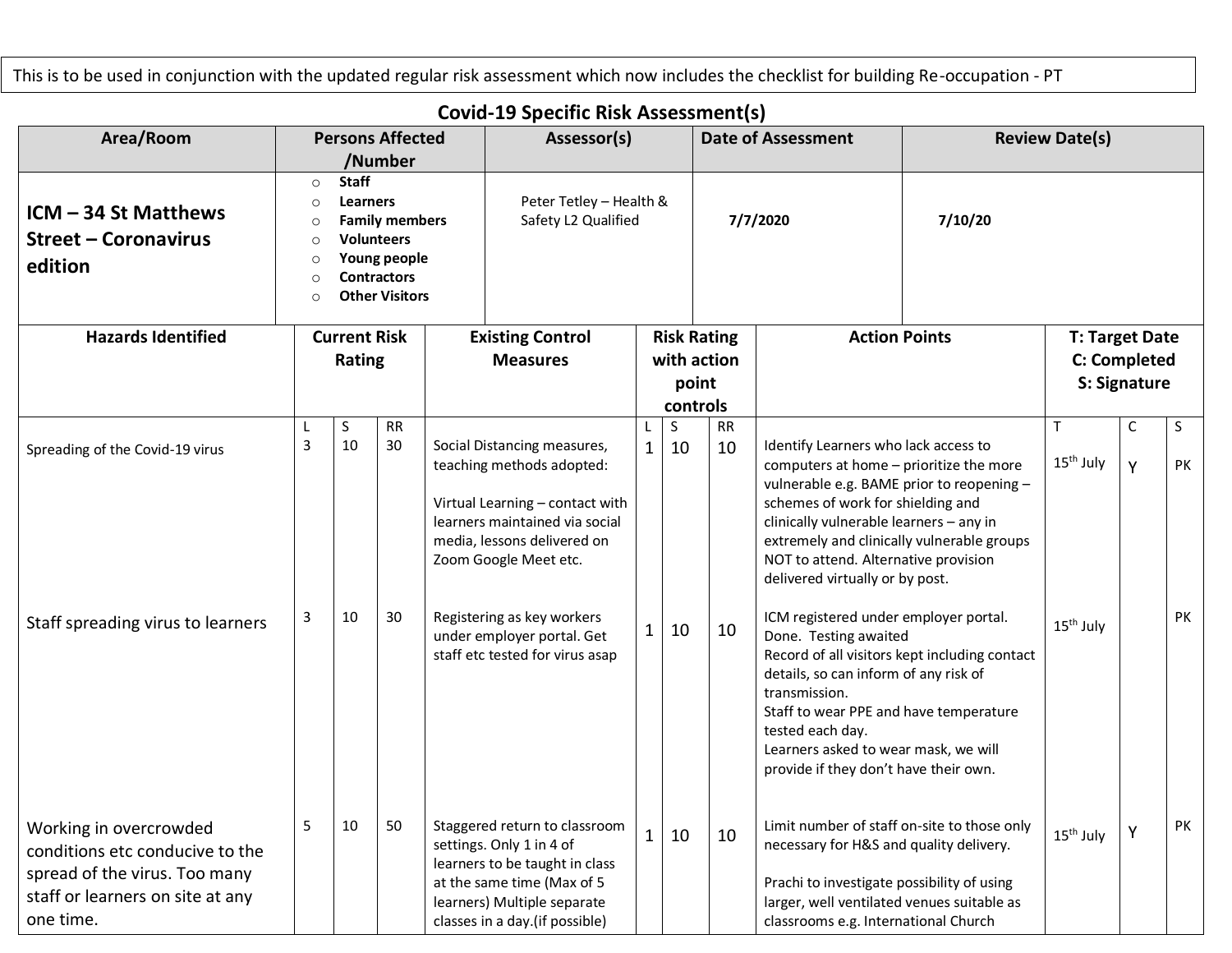| Avoidable bottlenecks crippling<br>social-distancing                        | 3 | 10 | 30 | One-way system of travel<br>through building to avoid any<br>bottlenecks / congregation of<br>people in confined spaces                                                                                                                                                                                                                               | 1            | 10          | 10          | Visitors accepted by appointment only. On<br>arrival visitors to ring bell and wait<br>outside. One-way system arranged. Front<br>door through to rear entrance. Fire doors<br>can temporarily be kept open to aid<br>smooth flow of traffic. Review in October.<br>Bulk suppliers advised to turn up outside<br>lesson times so rear door can be used. | 7/7/20                | Υ | PK        |
|-----------------------------------------------------------------------------|---|----|----|-------------------------------------------------------------------------------------------------------------------------------------------------------------------------------------------------------------------------------------------------------------------------------------------------------------------------------------------------------|--------------|-------------|-------------|---------------------------------------------------------------------------------------------------------------------------------------------------------------------------------------------------------------------------------------------------------------------------------------------------------------------------------------------------------|-----------------------|---|-----------|
| Areas within office where social<br>distancing is impossible are closed off | 5 | 10 | 50 | Social distancing not possible<br>in "communal" kitchen.<br>Closed during lesson times.<br>Use of the toilet will be<br>discouraged. If used, the<br>learners will be asked to use<br>antibacterial wipes to wipe<br>the toilet seat, handle and<br>sink down.<br>Learners bring own drinks and<br>containers. (and equipment -<br>laptops, pens etc) | $\mathbf{0}$ | 10          | $\mathbf 0$ | As now agreed<br>PPE stocks maintained in toilets, necessary<br>signage in place                                                                                                                                                                                                                                                                        | 7/7/20                | Y | PK        |
| Not Keeping your distance                                                   | 5 | 10 | 50 | Floor Hazard tape and other<br>Signage to maintain "2 metre<br>rule"                                                                                                                                                                                                                                                                                  |              | 10          | 10          | Sufficient Signage in place by re-opening<br>day. Floor tape hazard warning. Staff to<br>wear PPE and/or remain behind Perspex<br>screens. Translations of all H&S clearly<br>displayed/available for non-english<br>speakers.                                                                                                                          | 15 <sup>th</sup> July | Υ | PK        |
| Person to Person Transmission                                               | 3 | 10 | 30 | Sanitation stations at building<br>entrance, exit and the<br>classroom -<br>Hand sanitizer in good supply,<br>tissue wipes. Other necessities                                                                                                                                                                                                         | 1            | $\mathbf 1$ | 10          | Perspex screening to be purchased as<br>appropriate and then set up to protect<br>against coughs/sneezes spreading virus                                                                                                                                                                                                                                | 15 <sup>th</sup> July | Υ | <b>NP</b> |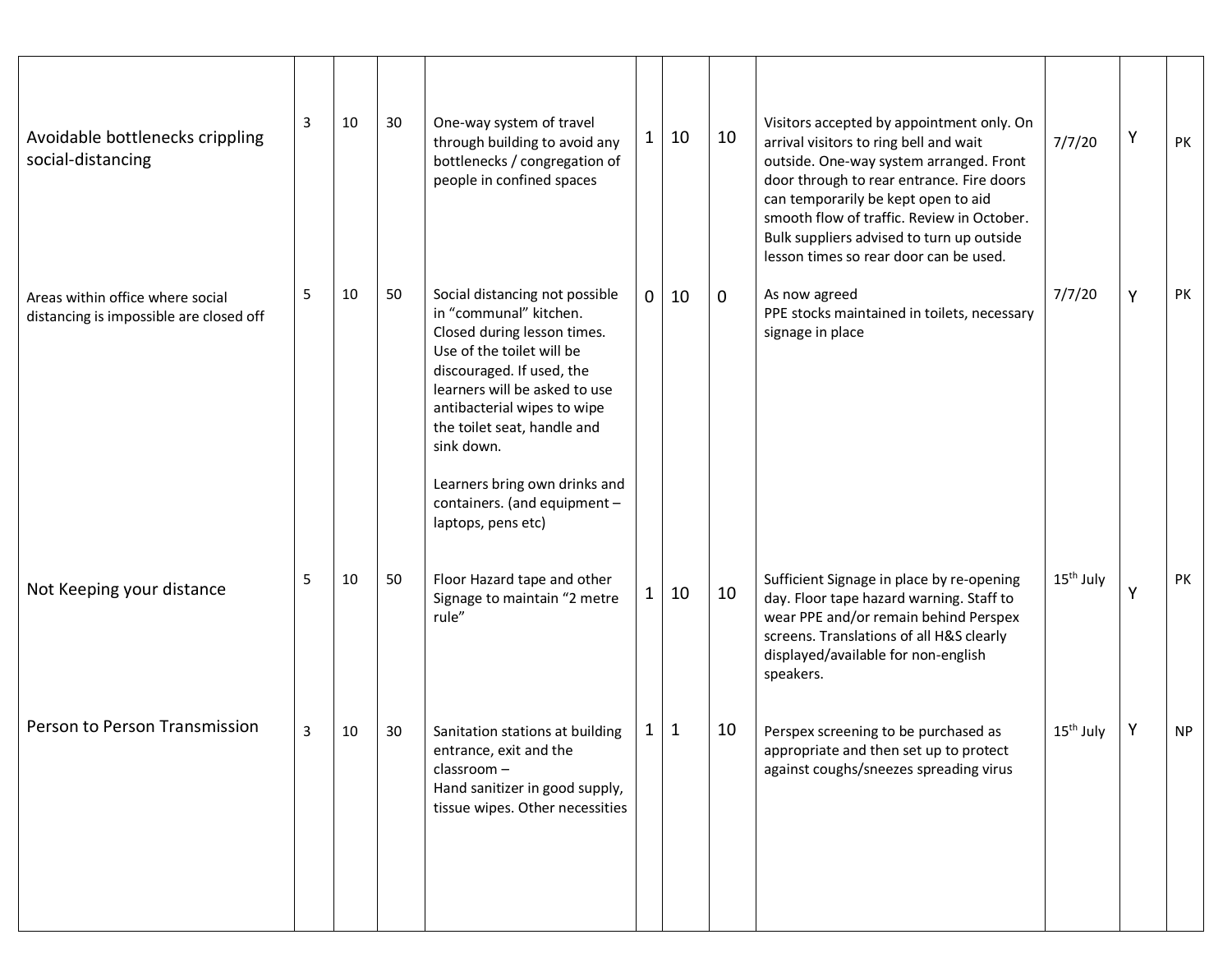| Failure to use all necessary anti-<br>viral life-saving, health preserving                                                                                                              | 3   | 10 | 30 | Provision of PPE including<br>masks and gloves for those                                                                                                                                                                                                                                  | 1 | 10 | 10 |                                                                                                                                                                                                                                                                                                                                                                                                                                           | 15 <sup>th</sup> July             | Y      | PK       |
|-----------------------------------------------------------------------------------------------------------------------------------------------------------------------------------------|-----|----|----|-------------------------------------------------------------------------------------------------------------------------------------------------------------------------------------------------------------------------------------------------------------------------------------------|---|----|----|-------------------------------------------------------------------------------------------------------------------------------------------------------------------------------------------------------------------------------------------------------------------------------------------------------------------------------------------------------------------------------------------------------------------------------------------|-----------------------------------|--------|----------|
| procedures                                                                                                                                                                              |     |    |    | without them when necessary<br>People will be asked to wash<br>their hands thoroughly for 20<br>secs before arriving in class<br>whenever possible as per PHE<br>guidelines<br>Lidded bins available for all<br>tissues and other detritus                                                |   |    |    |                                                                                                                                                                                                                                                                                                                                                                                                                                           |                                   |        |          |
| Perceived extra risk from aging<br>Air-conditioning system blowing<br>Air round in circles<br>(evidence is mixed on this one)                                                           | 1.5 | 10 | 15 | Replaced as method of office<br>ventilation with open<br>classroom doors and office<br>window.                                                                                                                                                                                            |   | 10 | 10 | Ventilator being purchased/rented -<br>Marty to install -                                                                                                                                                                                                                                                                                                                                                                                 | 15 <sup>th</sup> July             | Y      | PK       |
| Someone coming in who is<br>already suffering from the virus or<br>showing symptoms $-$ (persistant<br>cough, and high temperature -<br>sudden loss of sense of taste and<br>smell etc) | 3   | 10 | 30 | Anyone suspected of having<br>caught Covid-19 or displaying<br>symptoms during the class to<br>be isolated, and all<br>appropriate measures<br>followed in line with PHE<br>advice. Similarly if someone<br>who was in class is<br>subsequently confirmed<br>positive, follow PHE advice. |   | 10 | 10 | First Aiders (and everyone else) made<br>aware what to look for.<br>Log incidences and symptoms - arrange<br>procedure for notifying authorities - for<br>test and tracing purposes, RIDDOR<br>reporting. See Covid-19 policy doc for<br>procedure to follow. All staff made aware<br>of procedure before resuming work.<br>Covid-19 cleaning protocol followed,<br>contaminated waste kept closed and<br>stored separately for 72 hours. | 15th July<br>7 <sup>th</sup> July | Y<br>Y | PK<br>PK |
| Asymptomatic "carriers"<br>transmitting disease                                                                                                                                         | 1.5 | 10 | 15 | All learners / carers are<br>regularly reminded of what to<br>do if members of their<br>household need to self-isolate<br>OR are confirmed as having<br>the virus<br>"2 metre rule" strictly adhered<br>to throughout.                                                                    | 1 | 10 | 10 | Translations made available<br>Staff to wear face masks/visors and/or<br>remain behind Perspex screens                                                                                                                                                                                                                                                                                                                                    | 15/7/20                           | Y      | PK       |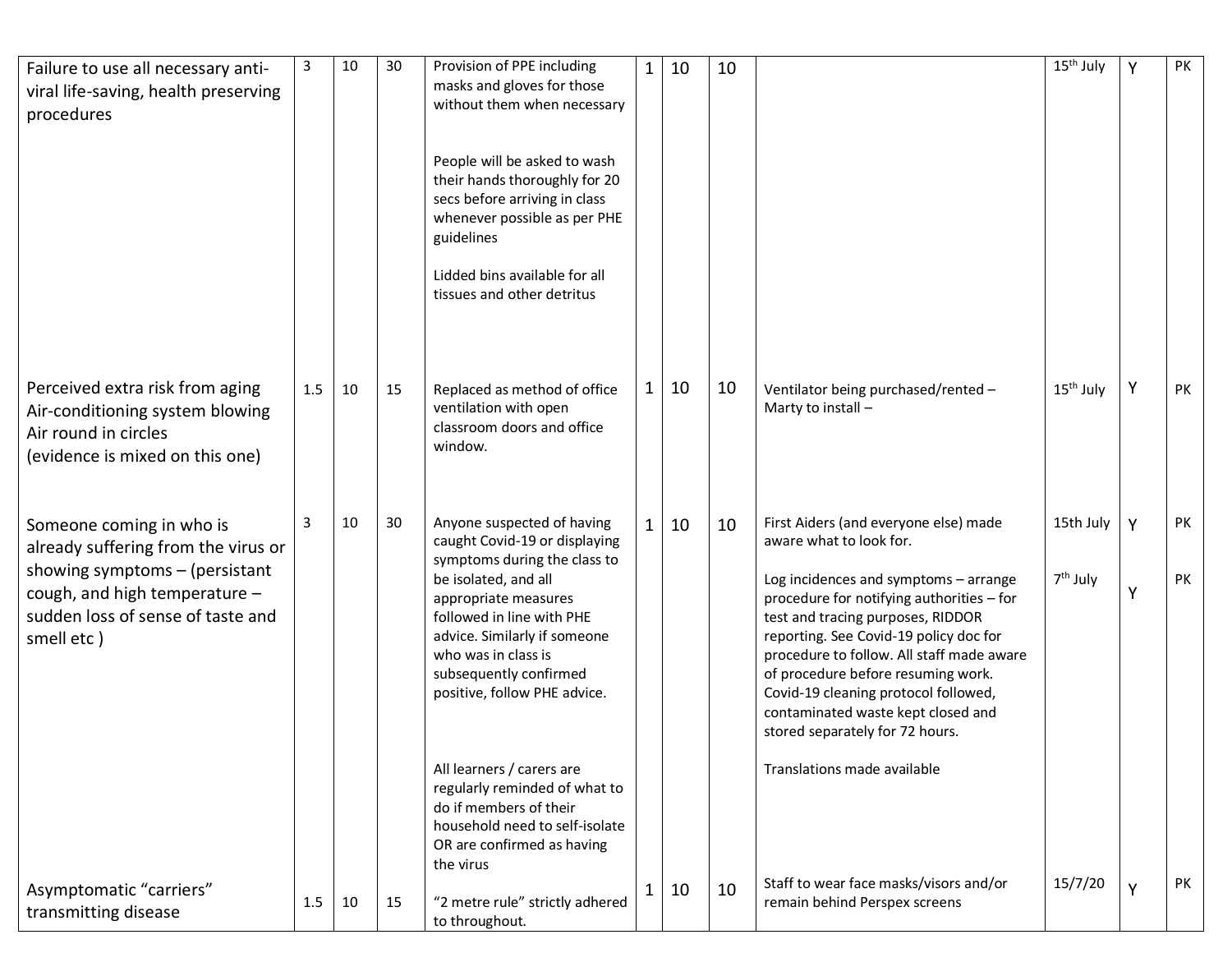| Shared materials spreading<br>disease among classmates                                                      | 1.5          | 10 | 15 | Photocoping and paper usage<br>minimized- use of laptops for<br>classwork                                                                                     |   | 10 | 10          | Difficult to prepare for. Enforce the 2<br>metre rule.                                                                                                                                                                 | 7/7/20                | Y | PK |
|-------------------------------------------------------------------------------------------------------------|--------------|----|----|---------------------------------------------------------------------------------------------------------------------------------------------------------------|---|----|-------------|------------------------------------------------------------------------------------------------------------------------------------------------------------------------------------------------------------------------|-----------------------|---|----|
| Standards of cleanliness not being<br>maintained throughout day/week                                        |              | 10 | 30 | Between each class lesson,<br>everything that needs wiping<br>down is. Including door                                                                         |   |    |             | All staff and classroom vols to receive<br>'infection control' training before<br>resuming office based work                                                                                                           | 15 July               | Y | PK |
|                                                                                                             |              |    |    | handles - with advised<br>solutions and wipes according<br>to Covid-19 cleaning protocol                                                                      |   |    |             | Prachi and Linda have agreed lesson plans<br>and appropriate methods                                                                                                                                                   | 15 <sup>th</sup> July | Υ | PK |
|                                                                                                             |              |    |    | Ensure all staff/volunteers<br>understand the responsibility<br>of cleaning down in their<br>respective areas.                                                |   |    |             | Extra hours for cleaning staff agreed with<br>"Mariola" or cleaning company reps<br>should this prove necessary.                                                                                                       |                       |   |    |
| Seating too close together                                                                                  | 3            | 10 | 30 | Layout of classrooms pre-<br>planned and put in place to<br>keep learners 2 metres apart.<br>Maximum occupancy of each<br>room at any one time<br>determined. | 1 | 10 | 10          | Prachi et al to decide on optimum placing<br>of desks & or other room<br>Furniture.<br>Signage on entry to each room displaying<br>maximum number of people permitted at<br>any one time to maintain social distancing | 15 <sup>th</sup> July | Υ | PK |
| Blocking Fire escapes and other<br>routes with relocated furniture                                          | $\mathbf 1$  | 10 | 10 | Check everything is set up for<br>safe operation of classes<br>Surely not.                                                                                    | 0 | 10 | $\mathbf 0$ | Use VM checklist of items in conjunction<br>with our regular Risk Assessment prior to<br>reopening.                                                                                                                    | 15 <sup>th</sup> July | Y | PK |
| In case of an emergency<br>evacuation - fire alarm etc,                                                     | $\mathbf{R}$ | 5  | 15 | Maintaining social distance<br>may actually result in more<br>orderly and rapid exit. Make<br>people aware of this if not                                     |   | 5  |             | Liaise with SRS - shared fire escape                                                                                                                                                                                   | 15 <sup>th</sup> July | Υ | PK |
| Risk of catching or spreading virus<br>when administering first aid (by<br>qualified 1 <sup>st</sup> Aider) | 1.5          | 10 | 15 | already known.<br>First Aid trained staff fully<br>aware of increased risk and<br>practices to adopt / PPE<br>available as necessary.                         | 1 | 10 | 10          | Check that 1 <sup>st</sup> Aiders are up to date with<br>training (particularly if methods changed<br>because of Covid) Train up additional staff<br>to ensure trained First Aider always on-site                      | Ongoing               | y | PK |